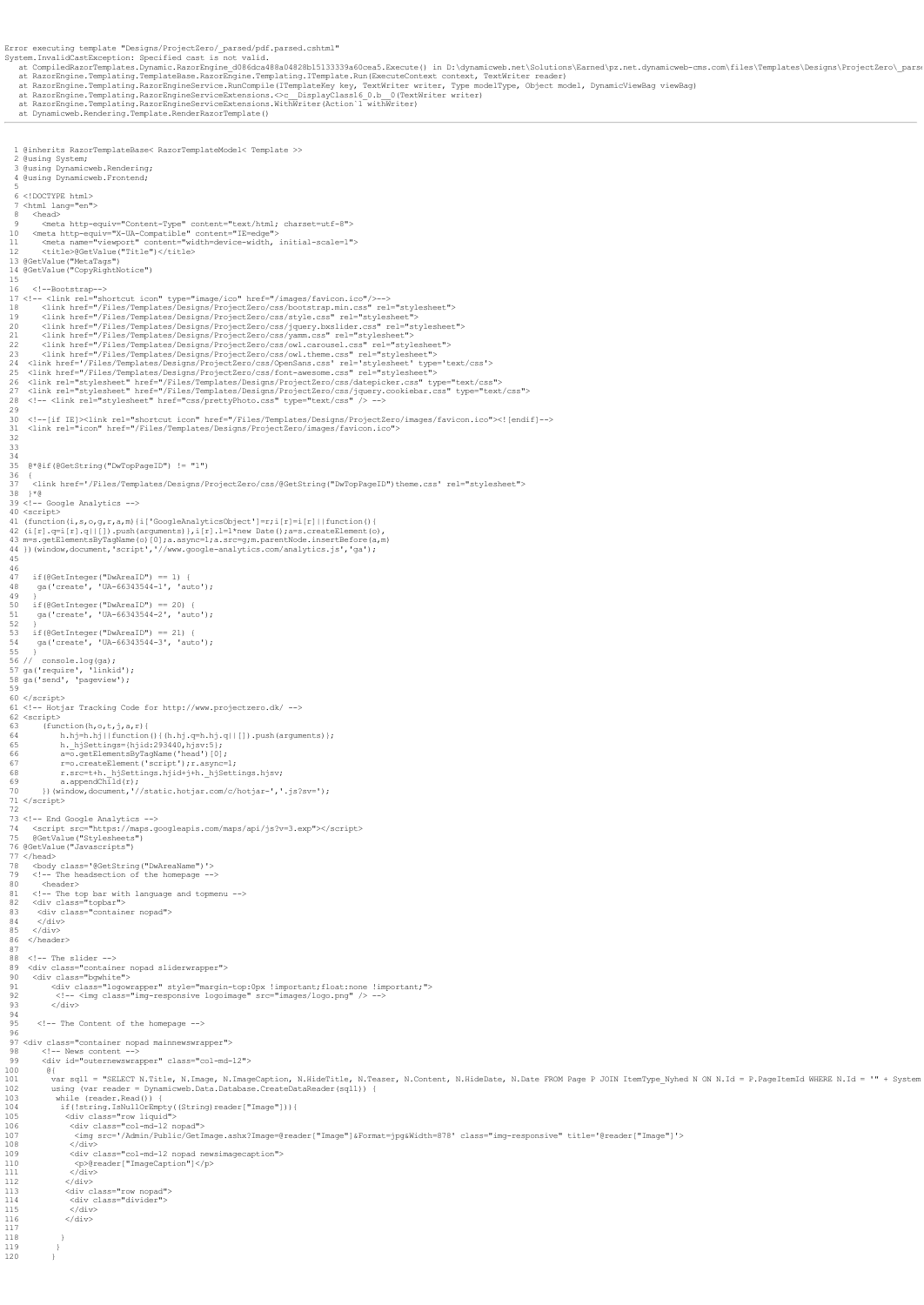```
123 <div class="row nopad">
124 <div class="col-md-8 newstext">
 125 @{<br>126 var sql2 = "SELECT N.Title, N.Image, N.ImageCaption, N.HideTitle, N.Teaser, N.Content, N.HideDate, N.Date FROM Page P JOIN ItemType_Nyhed N ON N.Id = P.PageItemId WHERE N.Id = '" + Syst<br>127 using (var reader = D
 131 @if((Boolean)@reader["HideTitle"] == false){
132 <h2 class="headline">@reader["Title"]</h2>
 133 }
134 <div class="runningtext">@reader["Teaser"]</div>
135 <div class="nopadleft contenttext">
136 <article>@reader["Content"]</article>
137 </div>
138 </div>
 140 }<br>141 }<br>142 }
 143 <div class="row padright">
144 <div id="Indholdsafsnit">@GetValue("DwContent(Indholdsafsnit)")</div>
 (Adiv><br>
146 </div><br>
(Adiv)<br>
147 div class="col-md-4"><br>
48 et collect N.Thage, N.Image, N.ImageCaption, N.HideTitle, N.Teaser, N.Content, N.HideDate, N.Event, N.StartDate, N.Exchlate, N.EventFromTime, N.EventToTime, N.Event
 161 if(!string.IsNullOrEmpty(@GetString("Item.StartDate").ToString())){
162 fromdate = @GetDate("Item.StartDate").ToString("d. MMMM yyyy");
163 }
 164 if(!string.IsNullOrEmpty(@GetString("Item.EventFromTime").ToString())){
165 fromtime = @GetString("Item.EventFromTime");
 166 }
167 if(!string.IsNullOrEmpty(@GetString("Item.EndDate").ToString())){
168 todate = @GetDate("Item.EndDate").ToString("d. MMMM yyyy");
 170 if(!string.IsNullOrEmpty(@GetString("Item.EventToTime").ToString())){
171 totime = @GetString("Item.EventToTime");
 173 <p class="nomarg">
174 @if(todate != "" && fromdate != "" && todate == fromdate)
 176 @fromdate
177 if(@fromtime != "")
 178 {
                              <sub>1</sub><br><span>kl. @fromtime </span>
                            181 if(@totime != "")
183<br>\langle \text{span} \rangle - @totime</span><br>184
 184 }
                           \big\}else
 187 @fromdate
188 if(@fromtime != "")
190 <span>kl. @fromtime </span><br>191 >>>>>>
 191 }<br>192 <span> - </span><br>193 @todate<br>194 if(@totime != "")
                             <span>kl. @totime</span>
 198<br/>\begin{tabular}{ll} 199 & & \mbox{\scriptsize $\checkmark$} \\ 199 & & \mbox{\scriptsize $\checkmark$} \\ 200 & & \mbox{\scriptsize $\checkmark$} \\ 201 & & \mbox{\scriptsize $\checkpsi$} \\ 202 & & \mbox{\scriptsize $\checkpsi$} \\ 202 & & \mbox{\scriptsize $\checkpsi$} \\ 203 & & \mbox{\scriptsize $\check{e}$} \\ 204 & & \mbox{\scriptsize $\check{e}$} \\ 205 & & \mbox{\scriptsize $\check{e}$} \\ 206 & & \mbox{\scriptsize $\check{e}$} \\ 207 & & \mbox{\scriptsize $\check{e}$} \\ 2206 </p>
207 }
 1990<br>
16 (!string.IsNullorEmpty(reader["EndDate"].ToString())){<br>
210 (pclass="nomarg"><br>
211 @(((DateTime)@reader["EndDate"]).ToString("d.MMM yyyy"))<br>
212 @if(!string.IsNullOrEmpty(reader["EventToTime"].ToString())){<br>
@icl
 214 }<br>215 </p>
 216 } -->
217 if(!string.IsNullOrEmpty(reader["EventPrice"].ToString())){
218 <p class="nomarg">Pris: @reader["EventPrice"]</p>
219 }
 220 }
                         ,<br>else
 222 {
223 <p class="nomarg">@(((DateTime)@reader["Date"]).ToString("d. MMMM yyyy"))</p>
224 }<br>225 </div>
 225 </div><br>227 </div class="row nopad"><br>227 <div class="row nopad"><br>228 <div class="dividerSmall"><br>230 </div>
231 }
                237 <div class="" id="Højre kolonne">
 238 @{
 240 var sqlFact =<br>241 – SELECT F.Title, F.Text, F.Image, F.ImageCaption " +<br>242 – " FROM (dbo).[Paragraph] P " +<br>243 – " JOIN (dbo).[ItemType_FactBox] F ON F.Id = P.ParagraphItemId " +<br>244 – " WHERE P.[ParagraphPageID] = "
 247 using (var reader = Dynamicweb.Data.Database.CreateDataReader(sqlFact)) {
248 while (reader.Read()) {
249 <div class="row">
250 <div class="col-md-12 nopadleft">
```
121 }  $\frac{122}{123}$ 

139 }

 $\frac{160}{161}$ 

 $\frac{169}{170}$ 

171<br>171<br>172<br>173

 $\frac{175}{176}$ 

 $\frac{180}{181}$ 

 $182$ <br> $183$ 

184<br>185<br>186<br>187

 $189$ <br> $190$ 

195 {

 $197$ <br>198

208

 $\frac{239}{240}$ 

242<br>243<br>244<br>245 246<br>247